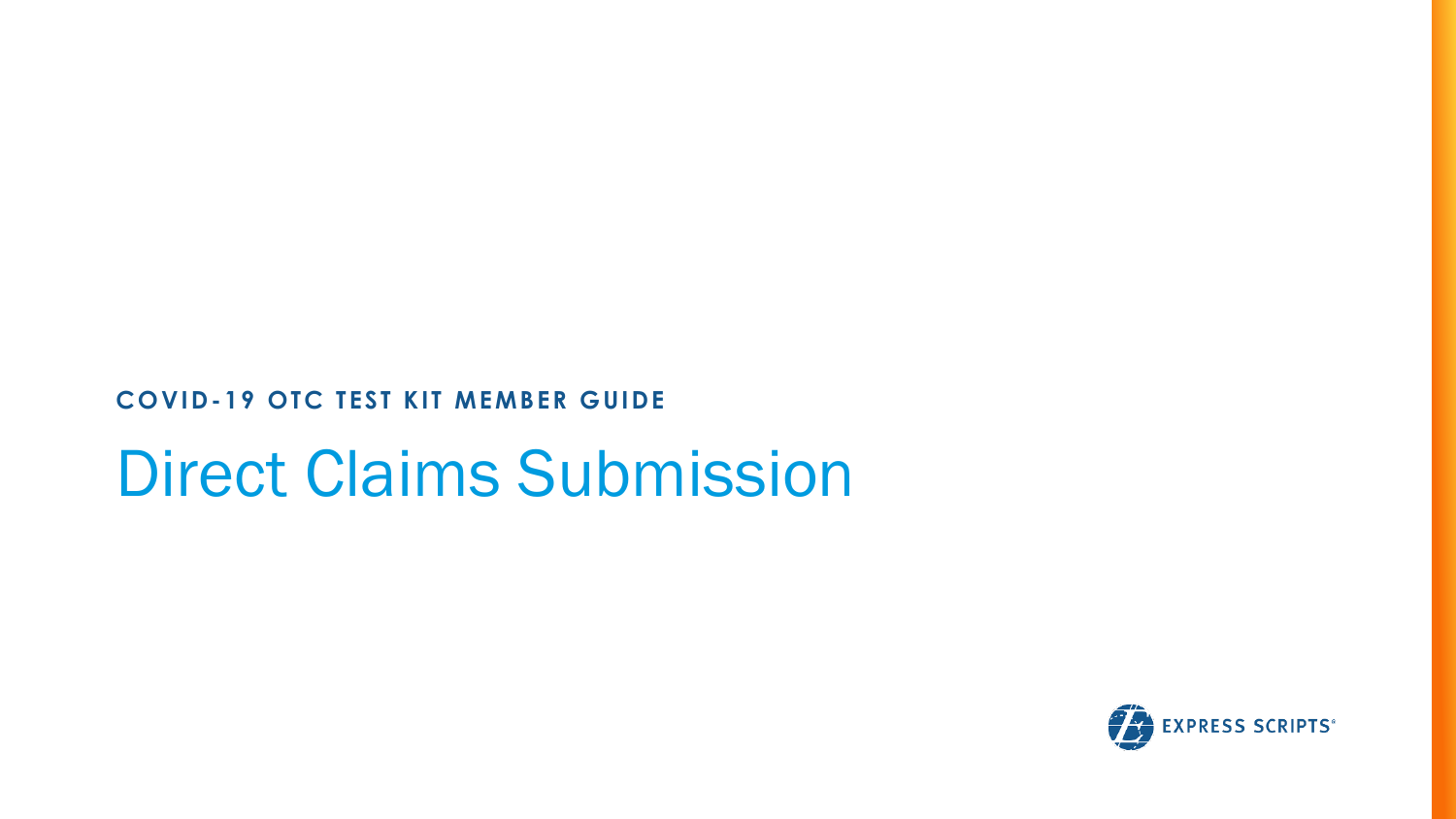### Electronic Direct Claim Process

A member can submit an electronic direct claim on the Forms page via [www.express-scripts.com](http://www.express-scripts.com/)

• Submit a Claim Online button



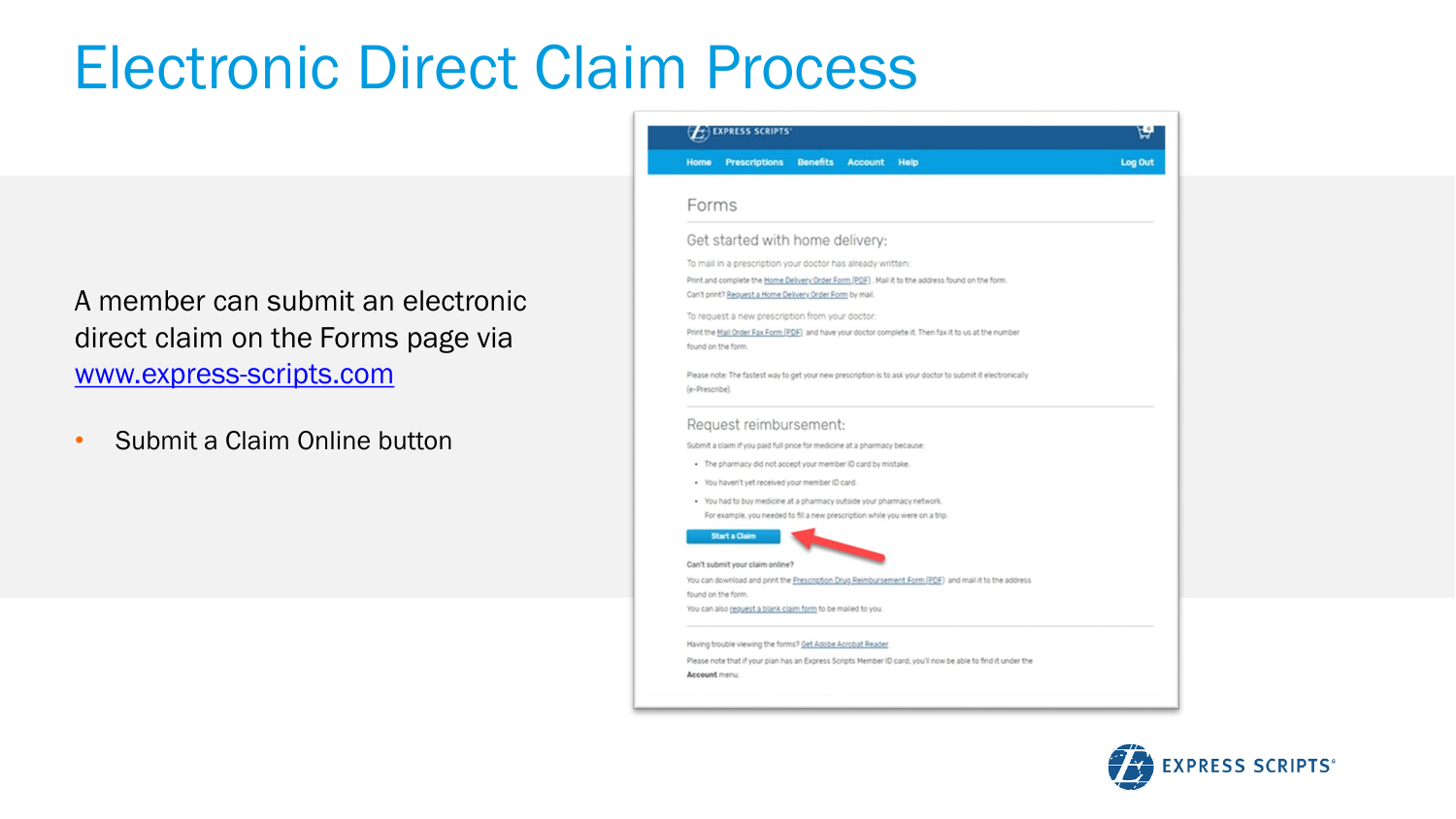## Informational Claim Page

### **Requirements**

Members can submit an electronic direct claim if:

- It is a single-ingredient drug
	- COVID-19 OTC Test Kits should be submitted under single-ingredient drug
- It is a compound drug
- It was purchased in the US or it is foreignbought medicine
- It is allergy serum
- Coordination of benefits (COB)
- They are registered on express-scripts.com

#### What you'll need to sumbit a claim

#### Pharmacy receipt

To get reimbursed for money the spent on medicine that your plan covers, we'll ask you for an image of your pharmacy receipt. We can't process any claim for reimbursement without a pharmacy receipt.

Your pharmacy receipt is not your cash register receipt. Pharmacy receipts give us details about your claim for reimbursement that we can't get from your cash register receipt. You can send that image to us as a JPG file, like what you'd get if you took a picture of your document.

#### Other plan or coverage information

If another health plan or any other coverage paid for part of this claim, you'll also need to upload an image of your other coverage's benefits.

#### Do you have multiple claims?

You can only submit one claim at a time. If you have more than one claim, you'll need to submit each claim separately in order to get your reimbursement.

#### Can't submit an online claim?

In the event that you are unable to complete your claim for reimbursement online, we'll ask that you complete your form by mail.

- 1. Download the claim for reimbursement form
- 2. Print and complete the form
- 3. Mail the form and other documents to the address found on the form

**Get Started** 

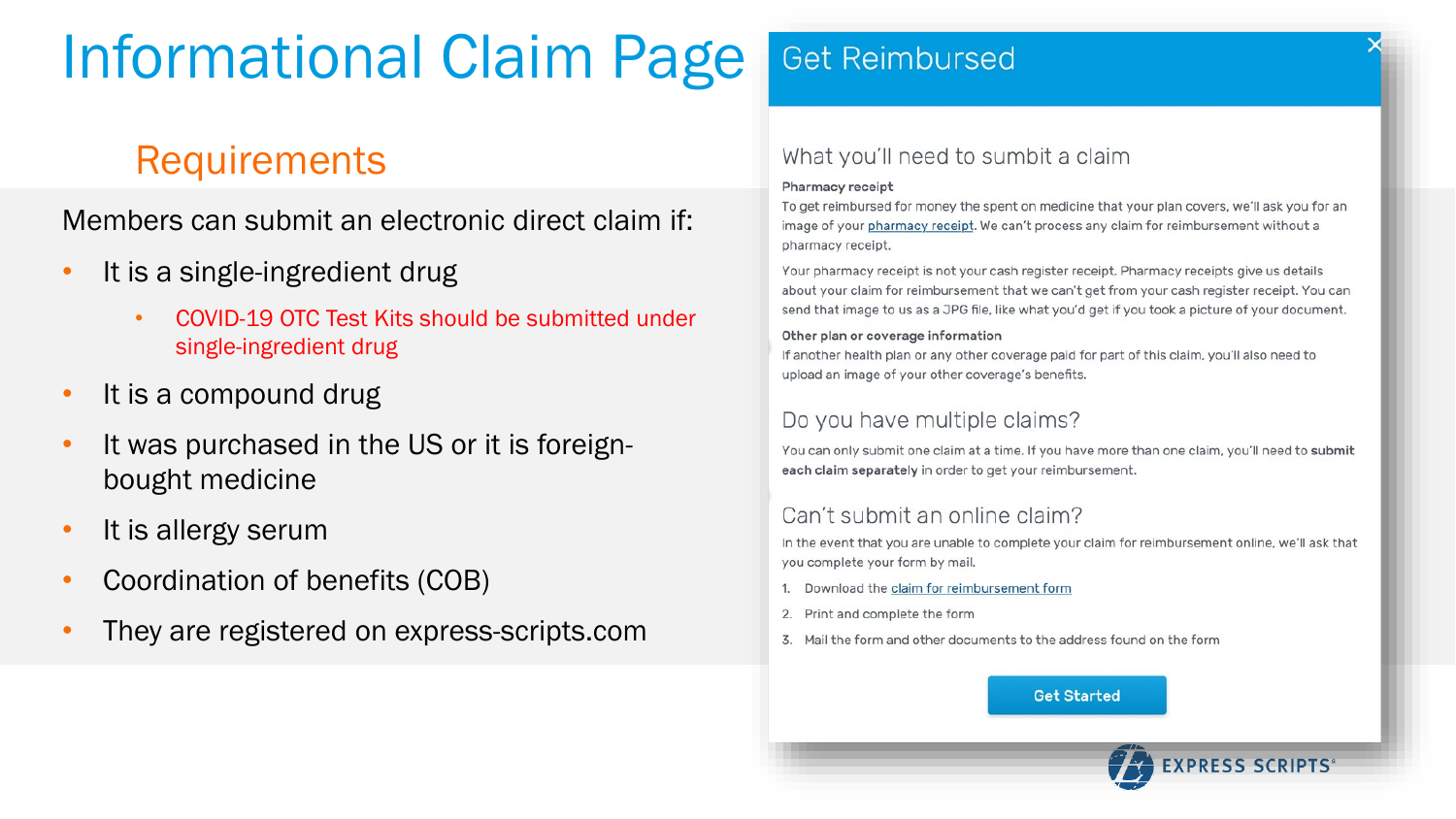## Starting a Direct Claim – Select Your Claim

#### < Select Your Claim

What type of medicine will you be submitting a claim for today?

 $\bigcirc$  Single ingredient medicine



Before we get started with your claim

Compound drug

Medicine, often from a compounding pharmacy, with different ingredients combined to meet individual needs.

Foreign-bought medicine

Medicine that was bought outside of the United States.

Allergy Serum

The medicine inside your allergy shot.

**Start Claim** 



#### Select claim type:

- Single-ingredient medicine (choose this for an OTC COVID test kit)
- Compound drug
- Foreign-bought medicine
- Allergy Serum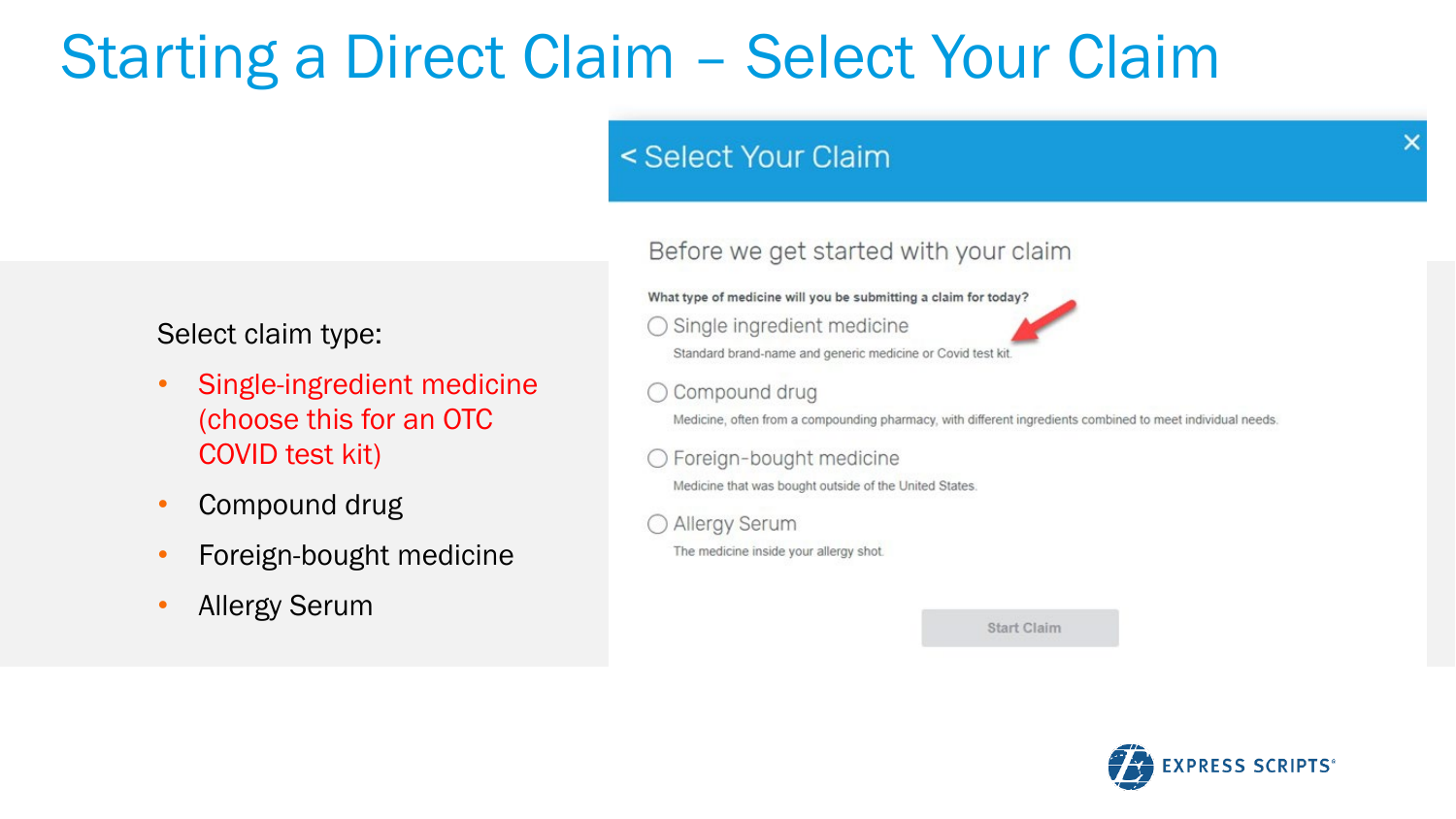## Starting a Direct Claim

#### < Claim Submission

| Who is the claim for? KIMBERLY                                                |                                                                                                                             |                                                   |               |
|-------------------------------------------------------------------------------|-----------------------------------------------------------------------------------------------------------------------------|---------------------------------------------------|---------------|
|                                                                               |                                                                                                                             | We'll use this address for your reimbursemer      |               |
| Reimbursement Address                                                         | Edit                                                                                                                        | Country                                           |               |
| 3001 S PRIEST DR                                                              |                                                                                                                             | United States                                     |               |
| TEMPE, AZ 85281                                                               |                                                                                                                             | <b>Street address</b>                             |               |
| <b>Benefit Provider</b>                                                       |                                                                                                                             |                                                   |               |
| AZ - TEMPE-NON UNION                                                          |                                                                                                                             |                                                   |               |
|                                                                               |                                                                                                                             | Apartment, suite, unit, building, etc. (Optional) |               |
| Did another health plan or benefit provider already cover part of this claim? |                                                                                                                             | City                                              |               |
|                                                                               |                                                                                                                             | Minneapolis                                       |               |
| No<br>٠                                                                       |                                                                                                                             |                                                   |               |
| Yes                                                                           |                                                                                                                             |                                                   |               |
|                                                                               | If you are covered by more than one Express Scripts plan, you can log out of this account and log in to your other account. |                                                   | <b>Cancel</b> |
|                                                                               |                                                                                                                             |                                                   |               |
|                                                                               |                                                                                                                             |                                                   |               |
|                                                                               |                                                                                                                             |                                                   |               |
|                                                                               | <b>Back</b><br><b>Next</b>                                                                                                  |                                                   |               |
|                                                                               |                                                                                                                             |                                                   |               |
|                                                                               |                                                                                                                             |                                                   |               |
|                                                                               |                                                                                                                             |                                                   |               |
|                                                                               |                                                                                                                             |                                                   |               |

# ment ZIP Minnesota 55401-1234 Save

### Getting Started (regular claim)

- Member's eligibility address is the default address.
- The address can be changed but will only be used for reimbursement.
- The member can't submit the claim under any other benefit except the one they are logged in under.

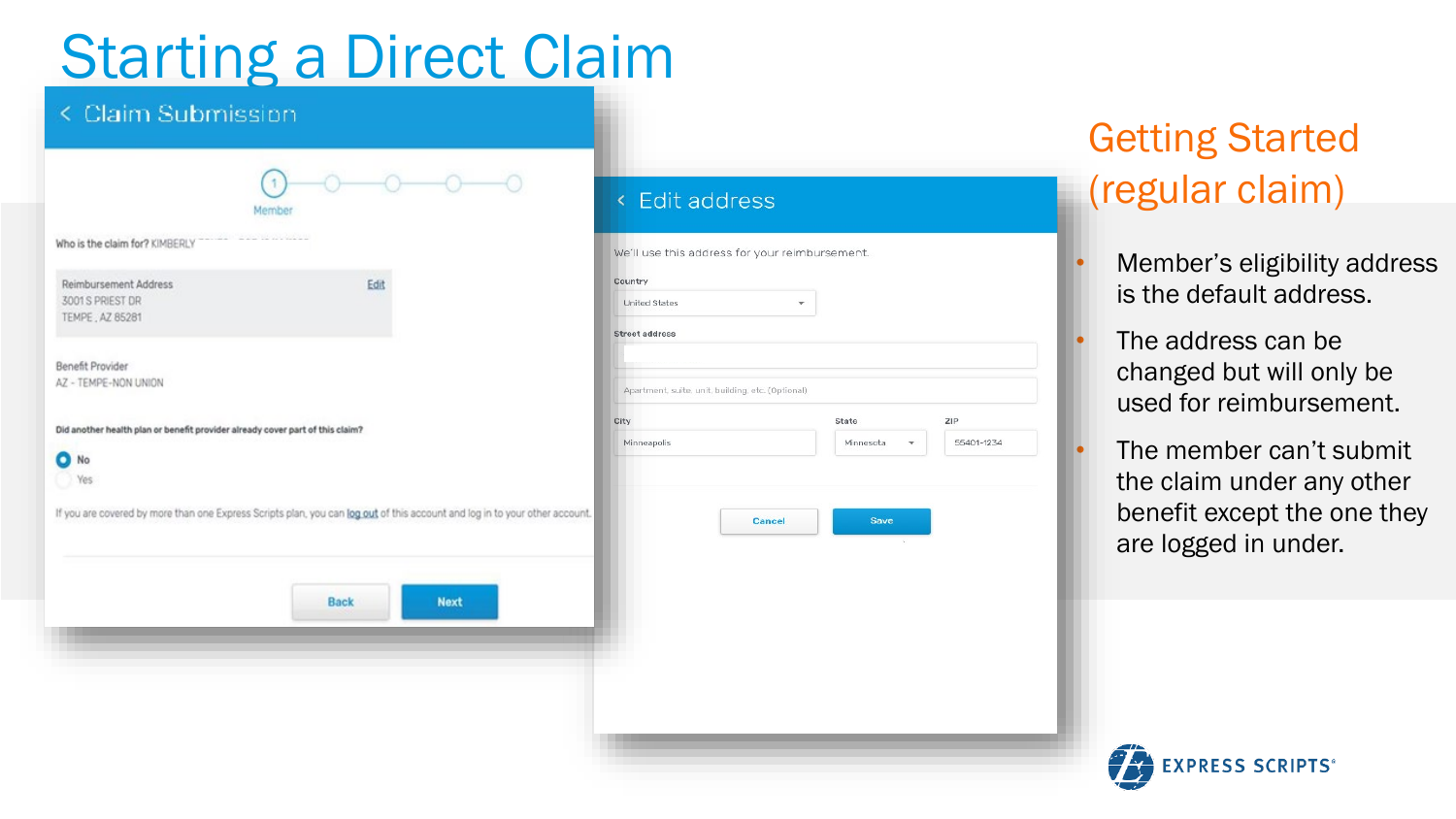## Prescription Information

### Completing each step – COVID-19 OTC Test Kit

- Pharmacy receipts are the recommended receipt which includes details information about your prescription and payment (provided at pharmacy counter, after submission through benefit)
- If pharmacy receipt is not provided, a standard cashier receipt with COVID-19 OTC Test Kit UPC can be used
	- NDC please click "Where do I find my NDC?" to get NDCs associated with approved COVID-19 OTC Test Kits, even if only the UPC is on the test kit package
	- Rx or Prescription number member may enter a default Rx number '1234567'
	- Quantity =  $1$ ; Days Supply = 30
	- Date purchase date of COVID-19 OTC Test Kits
	- Cost include cost of kits as shown on receipt

#### < Claim Submission

$$
\sqrt{2}
$$
 
$$
Prescription
$$

Please enter your information exactly as it appears on your pharmacy receipt.

|                                                  | <b>NDC or National Drug Code number</b>                                                                                                   |
|--------------------------------------------------|-------------------------------------------------------------------------------------------------------------------------------------------|
| 00071-0155-23                                    |                                                                                                                                           |
| Where do I find my NDC?                          |                                                                                                                                           |
| NDC 00071-0155-23<br><b>LIPITOR 10 MG TABLET</b> |                                                                                                                                           |
| <b>Rx or Prescription number</b>                 |                                                                                                                                           |
| 347654675468                                     |                                                                                                                                           |
|                                                  |                                                                                                                                           |
| Quantity<br>7                                    | <b>Days supply</b><br>7                                                                                                                   |
|                                                  |                                                                                                                                           |
|                                                  | Date you filled your prescription                                                                                                         |
| 04/01/2020                                       | Ħ                                                                                                                                         |
| <b>Total cost</b>                                |                                                                                                                                           |
| \$250.00                                         |                                                                                                                                           |
|                                                  |                                                                                                                                           |
|                                                  | Total cost must match what is on your receipt. If the claim amount does not match what<br>is on your receipt, your claim may be rejected. |
| <b>Tax (If applicable)</b>                       |                                                                                                                                           |
| Ŝ                                                |                                                                                                                                           |
|                                                  |                                                                                                                                           |
|                                                  |                                                                                                                                           |
|                                                  | <b>Back</b><br><b>Next</b>                                                                                                                |
|                                                  |                                                                                                                                           |
|                                                  |                                                                                                                                           |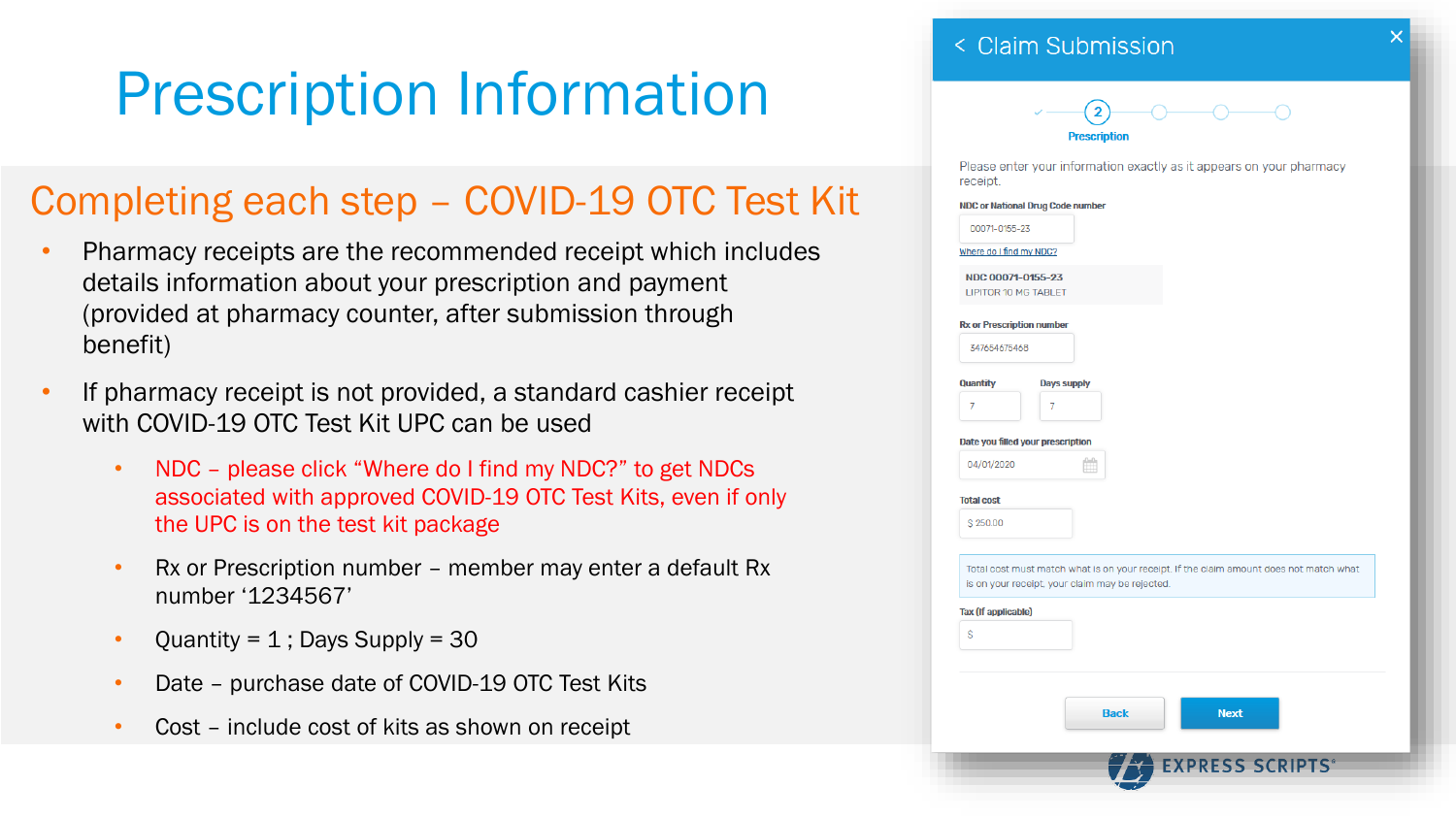## Retail Pharmacy

• For Single ingredient or Compound drugs, member enters a NCPDP or NPI number from their receipt

### OR

- If COVID-19 Test kit was purchased in a pharmacy retail store, please input phone number to help locate pharmacy information
- If COVID -19 Test kit was purchased at a non -pharmacy retailer, input 3000003

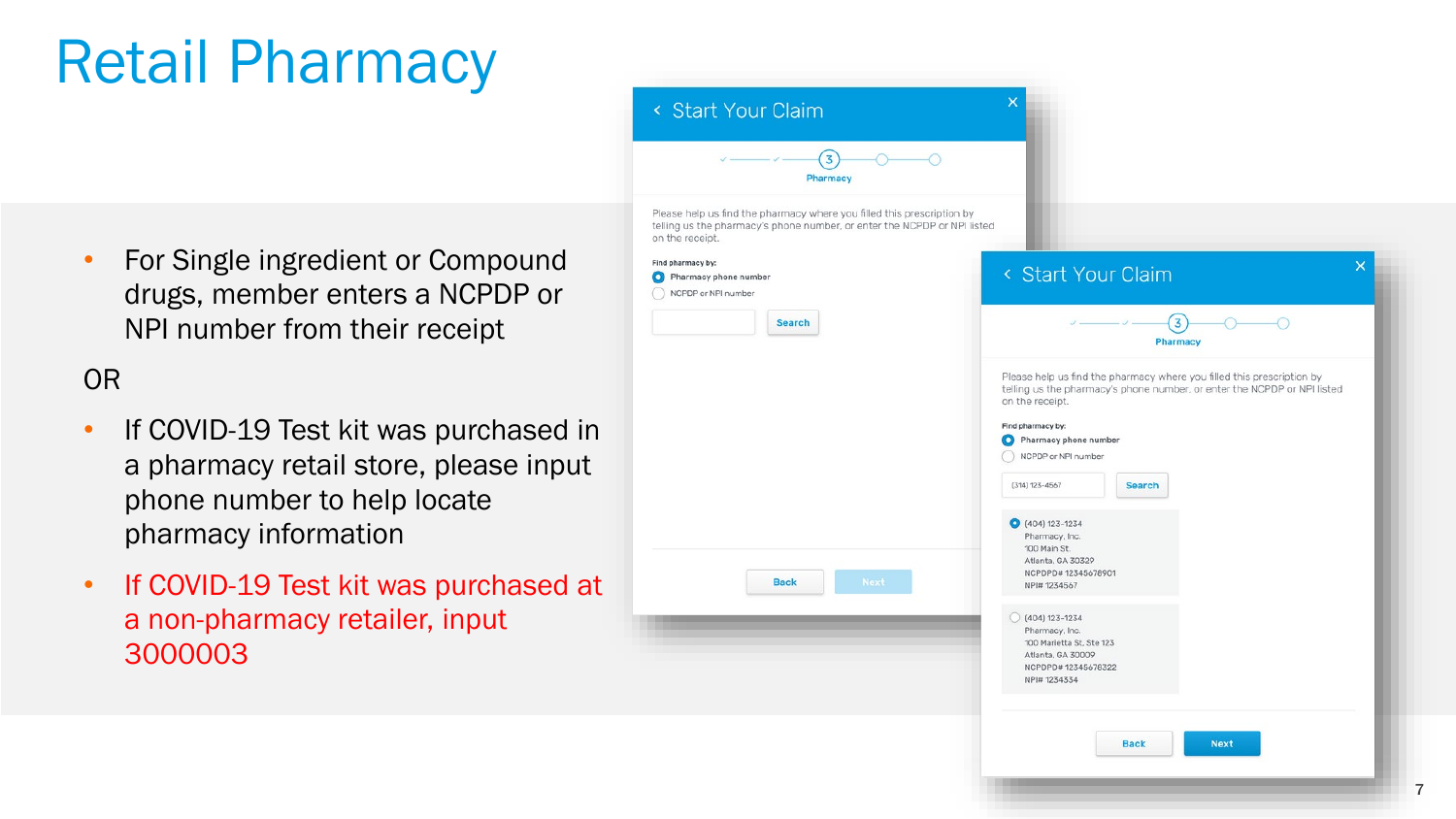### Receipt Upload

The member must upload at least one receipt to attach to the claim.

Please note: Currently, members are only able to upload JPG/JPEG files. We will be extending this to additional files in the future.

### $\overline{\mathsf{x}}$ < Claim Submission **Receipt(s** Please send us an image of your *pharmacy receipt*. It should include details such as your prescription or Rx number, the name and NDC number of your medicine, and dose instructions. We can't process a claim without a pharmacy receipt. You might have more than one receipt. You can use the following button to send one or all of your receipts. **Upload Receipt(s)** Accepted file format: JPG/JPEG **Test Receipt.jpg** e a<br>Sport 5rs Remove Feedback **Back Next**

 $\mathbf{f}$